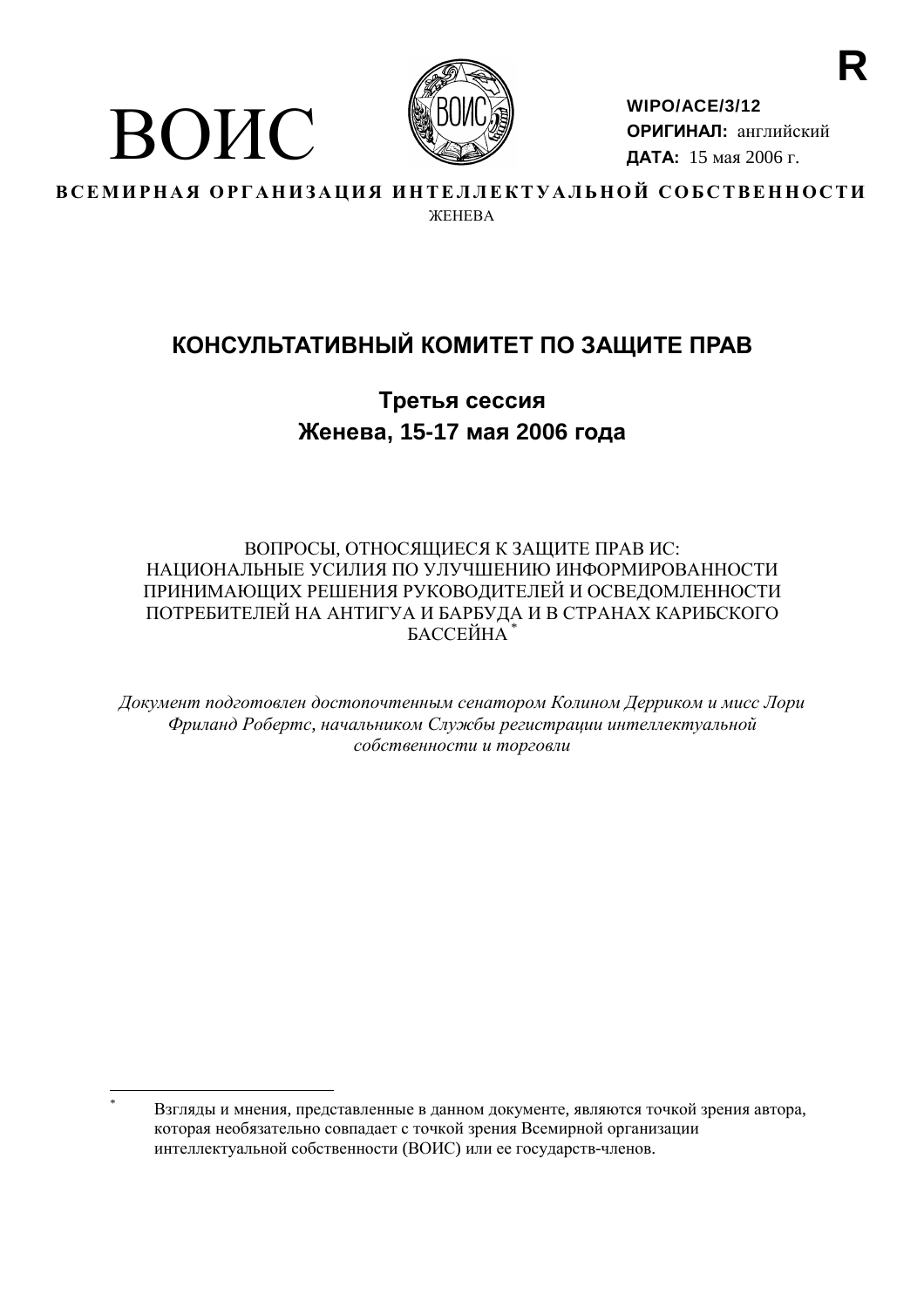#### Ведение

Интеллектуальная собственность стала ключевым ингредиентом в стратегиях бизнеса. На мировом рынке появляются новые товары, бренды и образцы творчества, а это является результатом непрекращающихся человеческих инноваций и работы интеллекта. За такими явлениями зачастую стоят малые и средние предприятия, однако подобно многим создателям произведений в Карибском регионе эти предприятия не в состоянии воспользоваться имеющимися у них возможностями, поскольку они не осведомлены о системе интеллектуальной собственности или предоставляемой ею охраной их инноваций, брендов и образцов. Наши музыканты, художники, дизайнеры, писатели, изобретатели и творческие работники не в состоянии пожинать плоды всех своих творений из-за неспособности воспользоваться своими правами без надлежащей их охраны. Все заканчивается разочарованием, вызванным широким распространением пиратства их произведений, а в результате снижается уровень творчества в наших странах. А пока наши граждане прекращают творческую деятельность, наши бизнесмены не могут привлечь инвесторов, наши производители не могут изготавливать товары, способные конкурировать на моровом рынке, естественно будет страдать экономика наших стран. Недавно профессор права Университета Вест-Индии (UWI) заметил, что «Музыкальная индустрия Ямайки, являющаяся ведущим мировым экспортером музыки в стиле *reggae*, теряет миллионы долларов в результате пиратства интеллектуальной собственности, а потерю таких поступлений страна не может себе позволить, поскольку она продолжает развивать свою экономику.» Требуется, чтобы наши творческие работники и предприятия учились тому, как в своей работе полностью использовать свои активы ИС. Надлежащая охрана интеллектуальной собственности компании является наиважнейшим элементом в сдерживании потенциальных правонарушений и трансформации идей в деловые активы на рынке. Современное законодательство и эффективные административные структуры по приобретению прав ИС являются важными условиями охраны ИС. Однако приобретение прав на ИС имеет небольшую экономическую ценность, если эти права не могут быть эффективно защищены. Доверие к системе ИС в значительной мере зависит от способности защищать права ИС. Хорошо функционирующие механизмы защиты прав являются наилучшим средством по ограничению количества нарушений прав ИС и по обеспечению ситуации, когда правообладатели и общество в целом могут получать выгоды от этой системы ИС.

В данном документе освещаются усилия Антигуа и Барбуды по защите прав ИС, уделяя особое внимание улучшению информированности руководителей, принимающих решения, и образованности потребителей. Документ также включает обзор последних шагов против нарушений прав, которые осуществлялись по всему Карибскому региону, фокусируя внимание на деятельности, которая была включена в программу по борьбе с правонарушениями, осуществляемую в настоящее время в всех странах региона, в которых будут проводиться матчи и относящиеся к ним мероприятия чемпионата мира 2007 года по крикету.

#### Реформа интеллектуальной собственности на Антигуа и Барбуде

Реформа системы интеллектуальной собственности на Антигуа и Барбуде началась с подписания пяти (5) международных договоров в 1999 году. Хотя Антигуа и Барбуда и другие страны-члены Карибского бассейна подписали соглашение ВТО по ТРИПС в 1995 году, к установленному Соглашением сроку 31 декабря 1999 года, на который все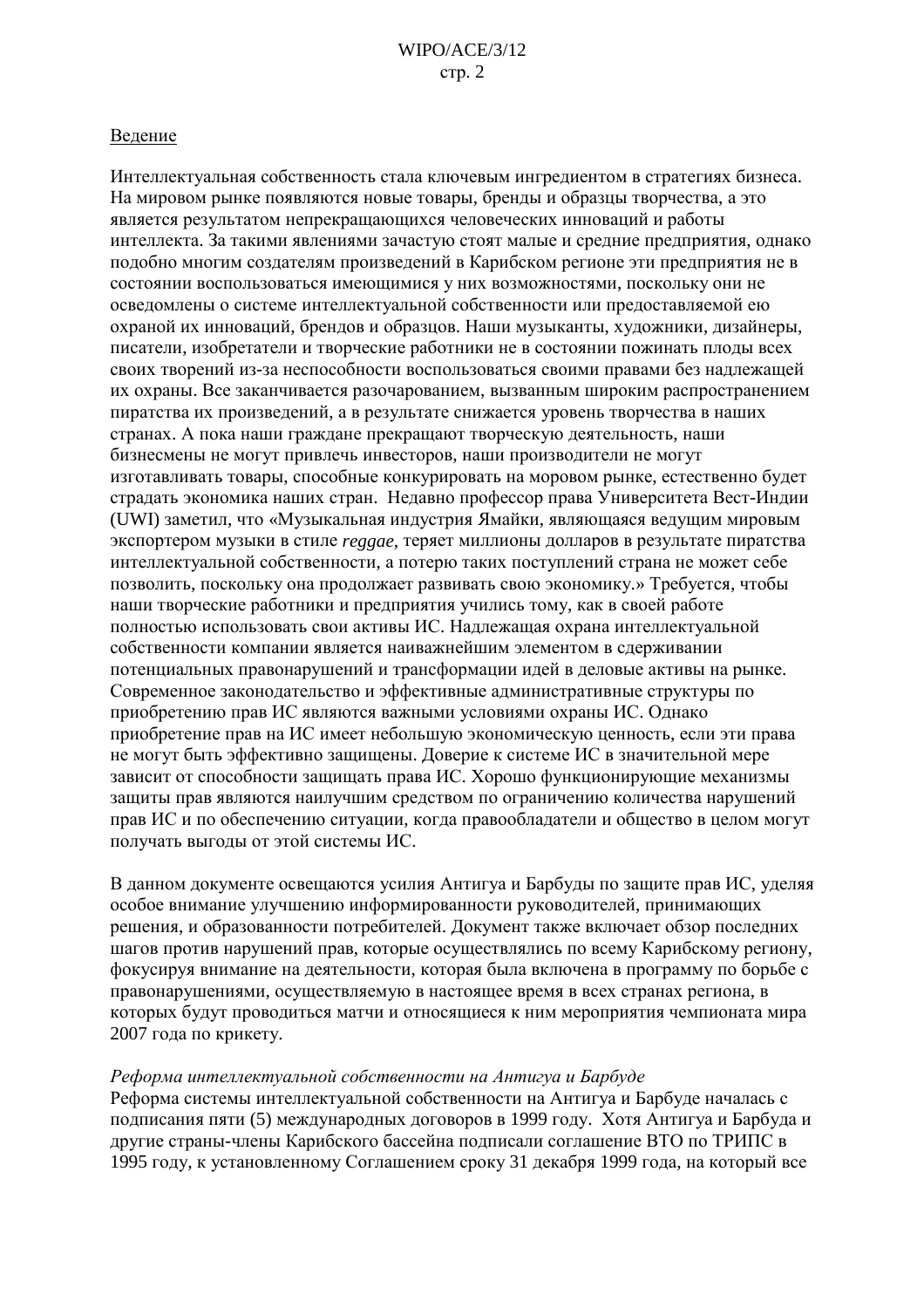системы интеллектуальной собственности лолжны были быть привелены в соответствие с международными стандартами, ничего сделано не было.

#### Рамки законодательства

В 2003 году Антигуа и Барбуда приняли новое законодательство по товарным знакам, патентам, промышленным образцам, географическим указаниям, авторскому праву, а также закон, согласно которому учреждался пост начальника Службы регистрации интеллектуальной собственности и создавалось Веломство по интеллектуальной собственности. В настоящее время подготавливаются правила по введению в действие соответствующих законов. Работа по подготовке правил к закону о товарных знаках, к закону о промышленных образцах, к закону о географических указаниях и к закону об интегральных микросхемах (топология) уже завершена и ожидается их принятие. В целом законодательством определяются права правообладателя и предусматриваются гражданские и уголовные средства защиты потерпевших. В законах о товарных знаках и об авторском праве выделяются роль руководителей таможенной службы и полиции в отношении ввоза, производства, продажи и распространения нарушающих права товаров. Верховный суд обладает компетенцией по всем вопросам интеллектуальной собственности. Апелляционные жалобы могут подаваться в Восточнокарибский апелляционный суд.

#### Национальный орган

Ведомство по интеллектуальной собственности и торговле Антигуа и Барбуды (АВІРСО) официально создано в 2004 году назначением начальника Службы регистрации интеллектуальной собственности и торговли, а также восьми административных служащих. Это ведомство размещалось в здании Верховного суда. В 2005 году для ведомства было заложено новое здание и в феврале 2006 года АВІРСО начало работать на новом месте. Правительство Антигуа и Барбуды выражает благодарность Генеральному директору и Всемирной организации интеллектуальной собственности за содействие этому процессу реформ путем оказания неоценимой технической помощи по просьбе страны.

#### Работа в стране по зашите прав

Кроме законодательной и технической реформы правительство Антигуа вступило в кампанию по повышению информированности населения, направленную на обучение всех участников процесса. Подобно всем странам Карибского бассейна государство признает, что образование на всех уровнях - местном, региональном и международном - является ключом к успеху реформы режима интеллектуальной собственности. Самый большой ресурс нашего региона - это люди и нам нужно их поощрять, чтобы они изобретали или творили, предоставляя им идеальные условия и стимулы. Новые изобретения и произведения могут также вылиться в создание товаров, которые будут конкурентоспособны на мировом рынке. Тот факт, что наши финансовые возможности ограничены, не должен сдерживать нас в привлечении инвесторов в наши края для развития и произволства нашего пролукта лля нас самих на особых контрактных условиях. Ниже приводится хронологический обзор деятельности по защите прав, осуществленной между 2000 и 2005 годом, которая была особо посвящена расширению информированности принимающих решения лиц и образованности потребителей.

2000 Семинар по процедурам РСТ на Антигуа и Барбуде, организованный в сотрудничестве с ВОИС.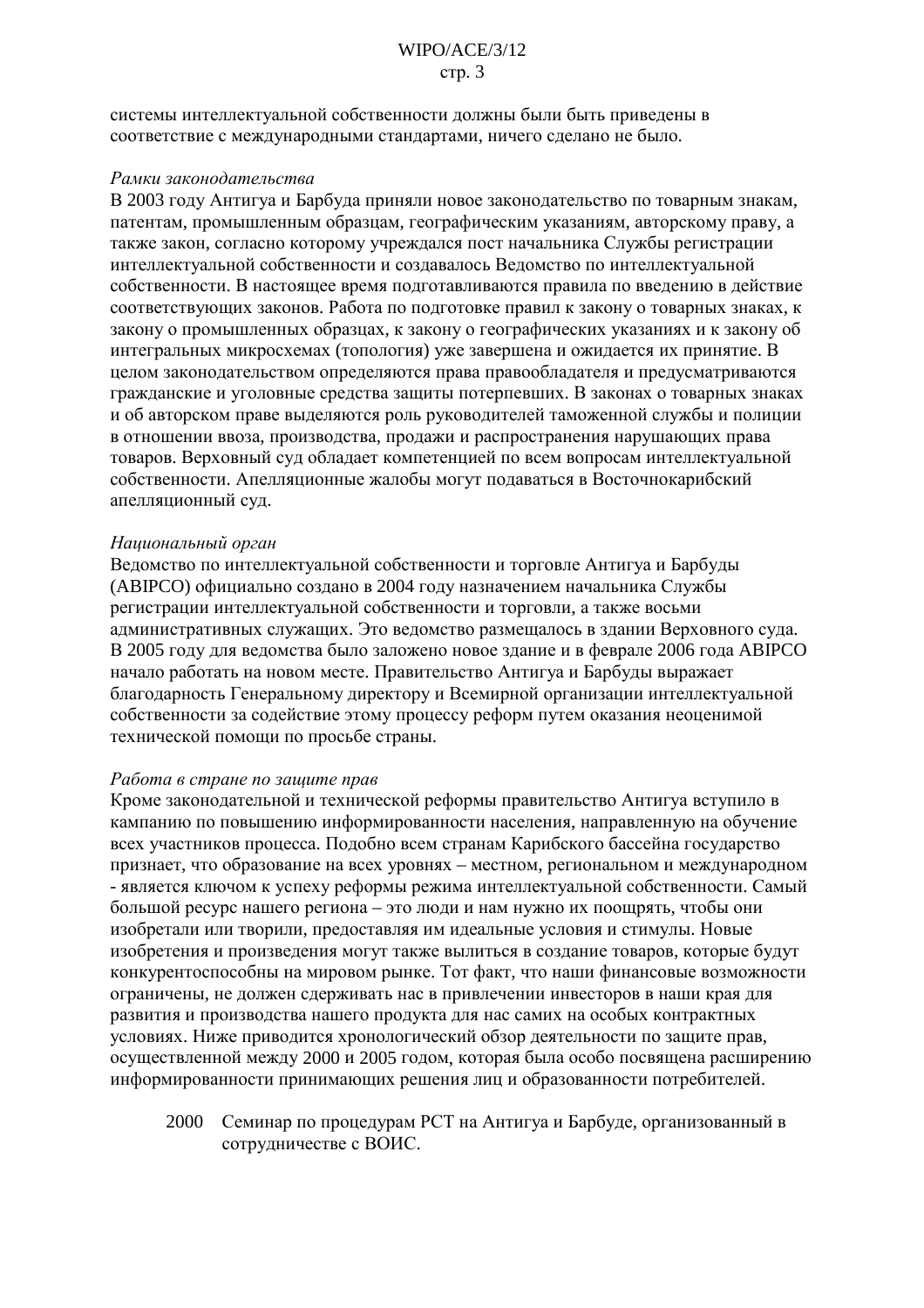Всемирный день интеллектуальной собственности включал освешение в средствах массовой информации (статьи и интервью), выставку местных товаров, воплощавших в себе элементы интеллектуальной собственности.

- 2002 Миссии сотрудников ВОИС:
	- Первая миссия была посвящена повышению осознания премьерминистром, членами парламента и другими правительственными чиновниками важности интеллектуальной собственности для экономики развивающихся стран и необходимости включения политики в области интеллектуальной собственности в национальный план развития. Сотрудники ВОИС встречались также с Главным судьей Восточнокарибского верховного суда для обсуждения будущего взаимодействия ВОИС с Юридическим институтом Восточнокарибского верховного суда. Этот институт отвечает за подготовку и реализацию учебных программ для судей, мировых судей, сотрудников Службы регистрации и других юристов и сотрудников администрации стран-членов Организации восточнокарибских государств (OECS).
	- Вторая миссия проходила в форме ряда семинаров, предназначенных для судей, поверенных, сотрудников таможни и полиции, служащих адвокатских фирм, творческих работников/музыкантов/художников, членов Торговой палаты и Ассоциации малых предприятий и производителей.
- 2003 Миссия ВОИС по международной регистрации товарных знаков и географических указаний в форме консультаций с алвокатами и лругими поверенными по товарным знакам.

Была осуществлена миссия ВОИС по установлению и оценке потребностей Антигуа и Барбуды в отношении стратегии страны по повышению информированности населения.

Во время проведения Пятого заселания ВОИС на уровне министров. организованного на Антигуа и Барбуде, состоялась специальная неофициальная встреча Генерального директора ВОИС с музыкантами, художниками и адвокатами. В ходе встречи министров между ВОИС и девятью (9) правительствами стран Карибского бассейна было подписано Соглашение о сотрудничестве по разработке эффективных систем интеллектуальной собственности в этих странах. Впоследствии 2 других страны также подписали это Соглашение.

- 2004 Установка павильона пропаганды во время Научной ярмарки национальных школ.
- 2005 Консультация с руководящими сотрудниками из IICA, Министерства сельского хозяйства, земель, морских ресурсов и агропромышленности, Министерства юстиции и Службы регистрации интеллектуальной собственности, а также с одним из Главных лиц, ведущих переговоры от региона в FTAA и BTO (RNM), по вопросам значения охраны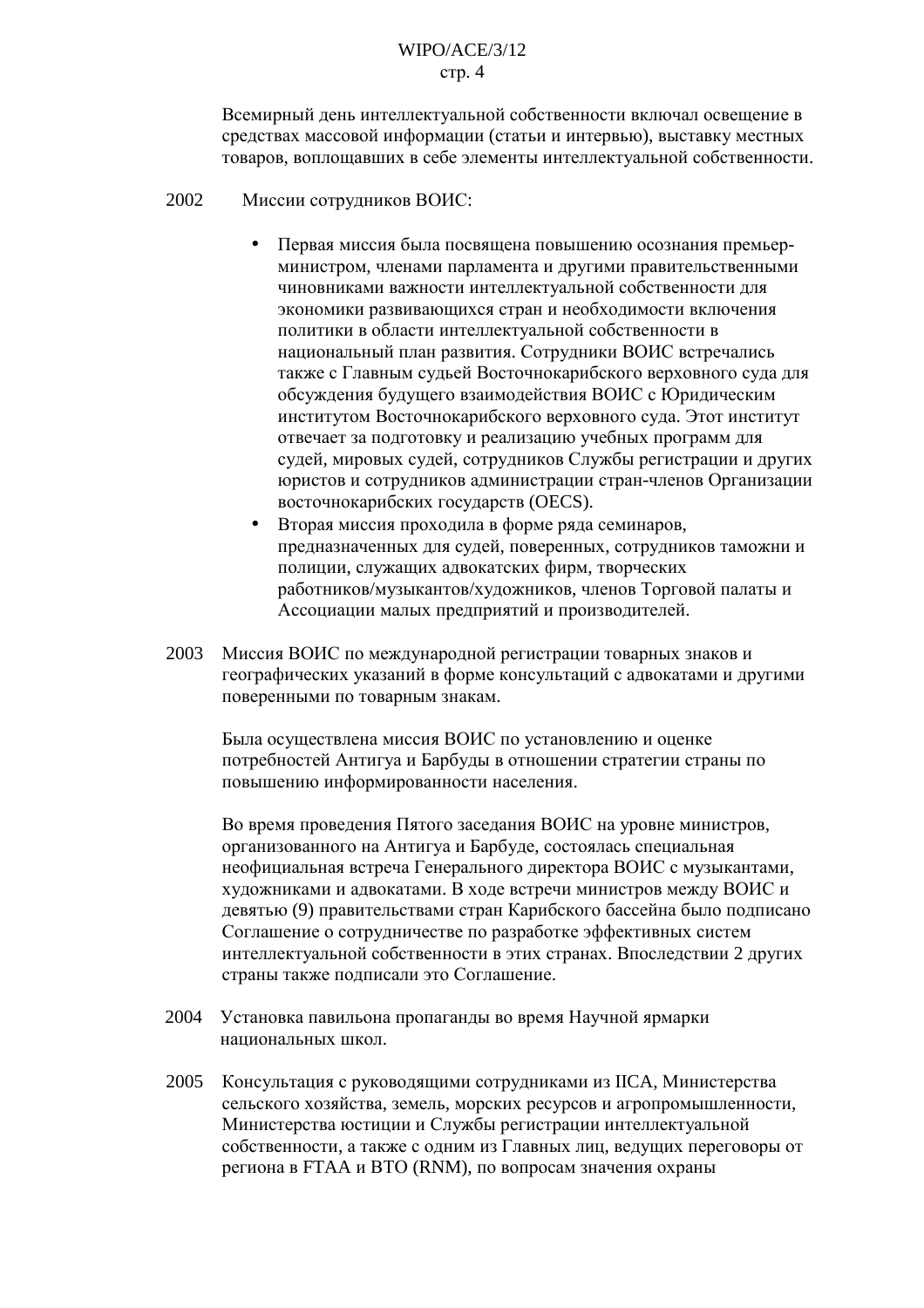интеллектуальной собственности для продвижения на рынки товаров и выживания национального сельскохозяйственного производства.

Семинар по защите прав для сотрудников полиции и таможни для практического всестороннего обучения.

Семинар по авторскому праву для соответствующих заинтересованных лиц в целях уточнения своих прав в рамках авторского права.

2006 Издание памфлетов, подготовленных сотрудниками АВІРСО, содержащих информацию о регистрации товарных знаков и об авторском праве.

Недавняя и будущая региональная деятельность по защите прав

#### Деятельность для судебных работников

В 2001 году в Сент-Люсии в рамках OECS под эгидой правительства Сент-Люсии, Восточнокарибского верховного суда и ВОИС состоялся торжественный региональный коллоквиум для судебных работников. Модераторами выступили старшие судьи и практикующие юристы из Соединенного Королевства и США. В результате состоявшейся дискуссии между сотрудниками ВОИС, Всемирной академии (WWA) и Юридического института Восточнокарибского верховного суда, было решено провести следующий Коллоквиум для судей в рамках OECS в Доминике в июле 2006 г. Юристы Тринидада и Тобаго, Ямайки и Барбадоса также извлекли пользу из подобных коллоквиумов, проведенных с помощью ВОИС, как части национальной программы стран по защите прав.

В 2004 г. в целях содействия обсуждению компетенции суда по вопросам урегулирования споров в области интеллектуальной собственности в регионе Карибского бассейна Международный институт интеллектуальной собственности (IIPI) участвовал в организации двухдневного симпозиума на Барбадосе о перспективах Карибского суда под названием «Создание Карибского суда: влияние на интеллектуальную собственность и международную торговлю». В дискуссии приняли участие судьи, политики, представители Министерств юстиции стран Карибского региона и члены международного сообщества по развитию. Кроме того, несколько судей участвовало в программах по обучению, предложенных Патентным ведомством CIIIA.

#### Таможня, полиция и другие заинтересованные организации

Второе полугодие 2005 года и первое полугодие 2006 года характеризовались интенсификацией деятельности по установлению связей с общественностью и защите прав в Карибском регионе. Этот период также отмечен увеличением технической помощи ВОИС, которая значительно уменьшилась в 2004 году из-за финансовых ограничений, с которыми столкнулась организация спустя год после подписания вышеупомянутого Соглашения о сотрудничестве. Семинары по защите прав также состоялись между сентябрем и ноябрем 2005 года на Барбадосе, Ямайке, Сент-Винсенте и Гренадинах, причем все они были организованы с помощью ВОИС. В них приняли участие представители всех правоприменительных органов, включая полицию, таможню, судейских чиновников и других лиц, чьи интересы могли бы быть затронуты в случае любого нарушения прав интеллектуальной собственности. Во время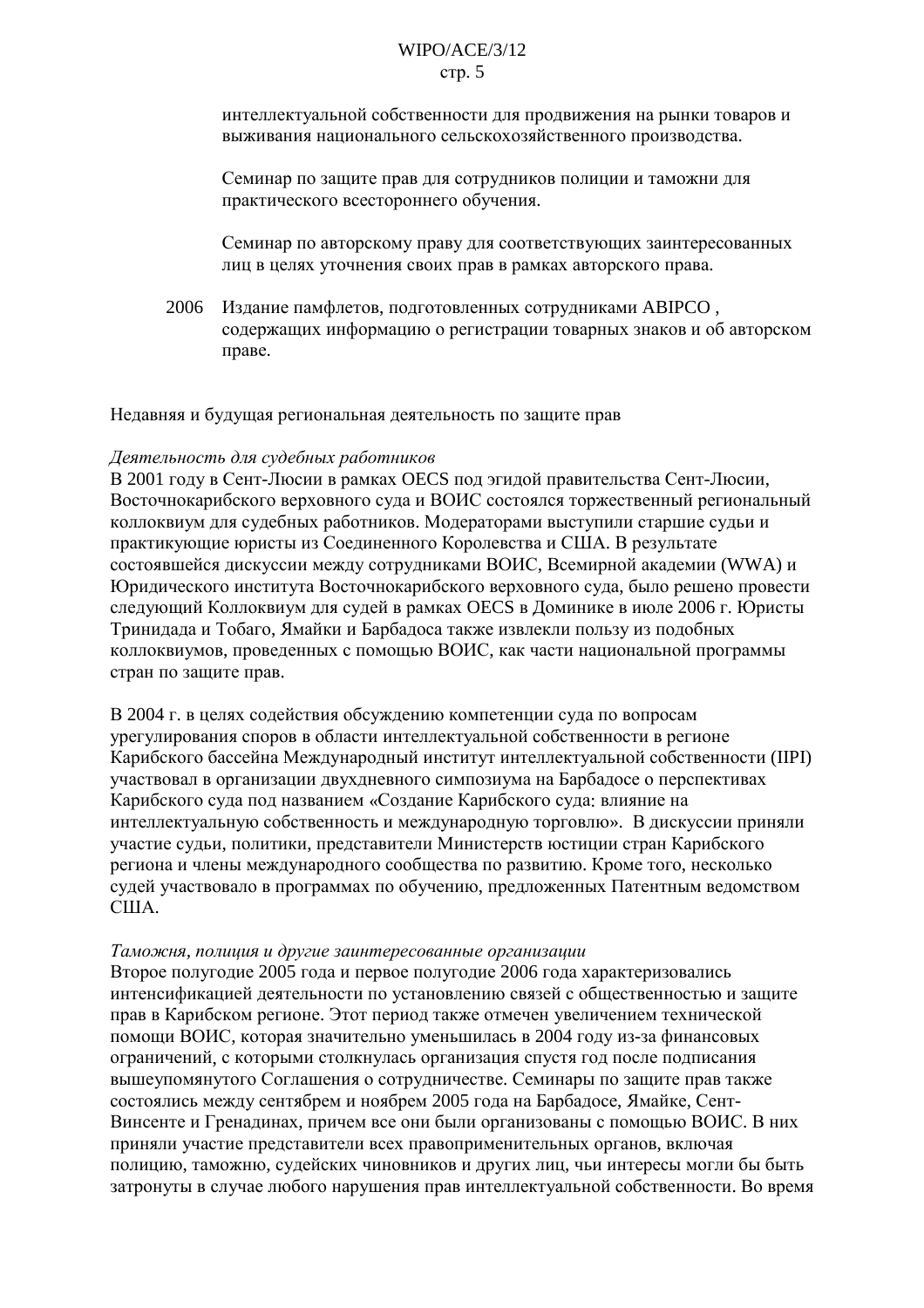Курсов по переподготовке таможенников в январе 2006 года, состоявшихся на Барбадосе IPO представила доклад о пограничных мерах. Недавно также состоялся перевод бывшего заместителя руководителя Службы регистрации на пост мирового судьи, что, таким образом, улучшило ориентировку судей Барбадоса в вопросах ИС. Ведомство интеллектуальной собственности Белиза провело занятия по обучению сотрудников полиции и таможни и отвечало на поставленные вопросы.

В тот же период, как на национальном, так и региональном уровнях, состоялись семинары и практические занятия по интеллектуальной собственности для сотрудников ведомств по ИС, патентных поверенных и других заинтересованных лиц. Среди них можно упомянуть региональный семинар для Карибских стран по экспертизе товарных знаков и рассмотрению возражений, состоявшийся на Ямайке; региональный семинар по промышленным образцам и географическим указаниям для ведомств Карибских стран по ИС, состоявшийся на Сент-Люсии; и более позднее недавно проведенное в апреле 2006 года на Ямайке мероприятие - региональная программа по обучению обшественности.

#### U.W.I.  $u$  dpyzue  $H$  $\Pi$ O

Во всех странах Карибского региона частные организации и НПО сотрудничают с правительствами этих стран в области образования и установления связей с общественностью. Например, недавно в марте 2006 года Карибская сеть издательств (САРМЕТ) и ВОИС в сотрудничестве с Университетом Вест-Индии подготовили два региональных учебных семинара по интеллектуальной собственности, специально ориентированных на издательское дело. Один из них был проведен на Тринидаде и Тобаго, а другой - на Ямайке. Университет также явится одним из спонсоров программы по торговле и окружающей среде наряду с Программой ООН по окружающей среде и Секретариатом Британского Содружества, в которой, мы надеемся, будет участвовать и ВОИС с целью доведения проблем ИС до сведения министерств, которые традиционно не связывают эту сферу со своей работой. Университет Вест-Индии всегда играл центральную роль в подготовке студентов по праву в области интеллектуальной собственности. Хотя курс обучения содержит ограниченный объем изучения интеллектуальной собственности, он служит расширению знаний студентов, которые в большинстве случаев редко или вообще не сталкиваются с вопросами интеллектуальной собственности.

#### Другие механизмы защиты прав

26 апреля 2006 года Министерство юстиции Тринидада и Тобаго в сотрудничестве с Ведомством интеллектуальной собственности установило информационные будки с информационными плакатами по интеллектуальной собственности в стратегических узловых точках этого двухостровного государства. Для широкой публики раздавались памфлеты.

В Белизе Ведомство ИС опубликовало два учебных пособия по защите авторского права и смежных прав и промышленной собственности.

В таких странах, как Ямайка, Суринам, Тринидад и Тобаго как часть национальной кампании по защите прав были продемонстрированы документальные фильмы, отражающие работу местных ведомств ИС, или разъясняющие зрителям вопросы пиратства.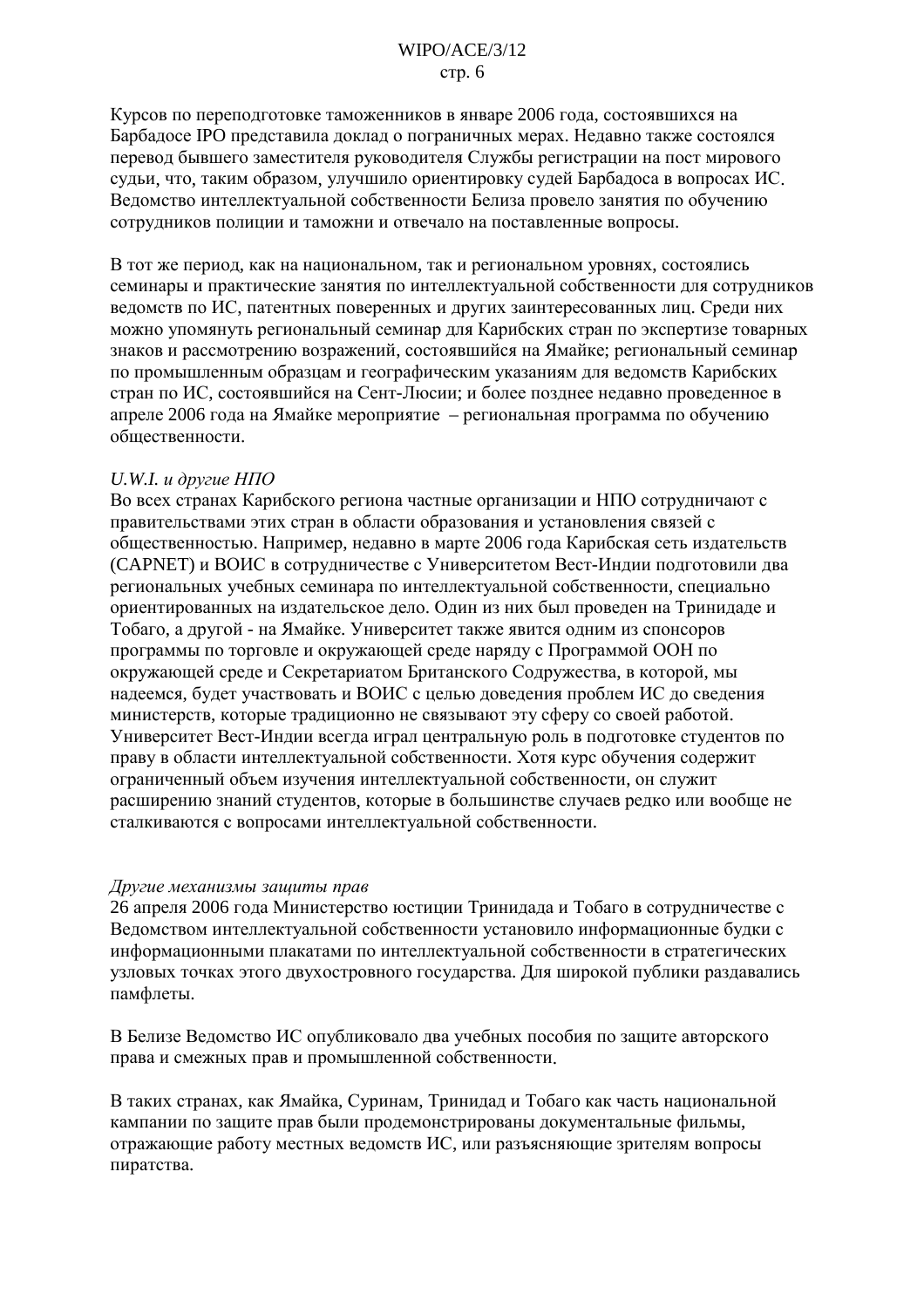В полициях Барбалоса. Ямайки, а также Тринилала и Тобаго были созланы подразделения по борьбе с нарушениями прав, целью которых является сломить сопротивление нарушителей и искоренить производство, распространение и продажу нарушающих права товаров и материалов.

## Результаты

## Действия полиции и таможни

Полицейские подразделения по борьбе с нарушениями прав на Барбадосе, Ямайке, Тринидаде и Тобаго сыграли активную роль в антипиратской кампании. В этих странах зафиксированы рейды полиции на нарушителей прав, в результате которых оборудование, использованное для изготовления контрафактных товаров и сами товары, были конфискованы и/или уничтожены, а нарушители с помощью местных обществ по коллективному управлению правами привлечены к ответственности (см. ниже таблицу). Например, на Барбадосе 26 апреля 2006 года было осуществлено публичное уничтожение нелегальных записей. В настоящее время на Тринидаде и Тобаго, а также на Ямайке полицейские подразделения по борьбе с нарушениями прав занимаются проблемой пиратства видеодисков (DVD), которое ширится по всему Карибскому региону. Подразделения нуждаются в помощи фирмы «Caribbean Film Services Limited», являющейся уполномоченным распространителем видео на DVD в ряде Карибских стран. Попытки найти поддержку и помощь со стороны международных правообладателей также имеют место, однако они иногда бывают довольно безуспешными.

| Задержания          | 2004  | 2005  | 2006<br>на 12/05/2006 |
|---------------------|-------|-------|-----------------------|
| Компакт диски (CDs) | 5,882 | 58    |                       |
| Видеодиски (DVDs)   | 605   | 8,072 | 10                    |
| Видеокассеты (VHS   |       | 8,482 |                       |
| Компьютеры (PCs)    | NI    |       | റ                     |
| Проигрыватели DVD   | NI    |       |                       |
| Программаторы СD    | NI    |       |                       |
|                     |       |       |                       |
| Аресты              |       |       |                       |

NI - Информация отсутствует

Источник: Отдел по нарушениям авторского права, Королевская полиция Барбадоса

При содействии международных правообладателей Таможенным департаментом Белиза была задержана одежда, маркированная контрафактными этикетками, на сумму около 300 тысяч долларов США, а также контрафактные сигареты на сумму около 1 миллиона 400 тысяч американских долларов. Позднее после удаления нарушающих права этикеток одежда была передана на благотворительные цели, а сигареты были уничтожены.

 $\overline{1}$ Цифра отражает аресты, произведенные Отделом по нарушениям авторского права, без учета других арестов, относящихся к авторскому праву, произведенных сотрудниками полинии в нелом.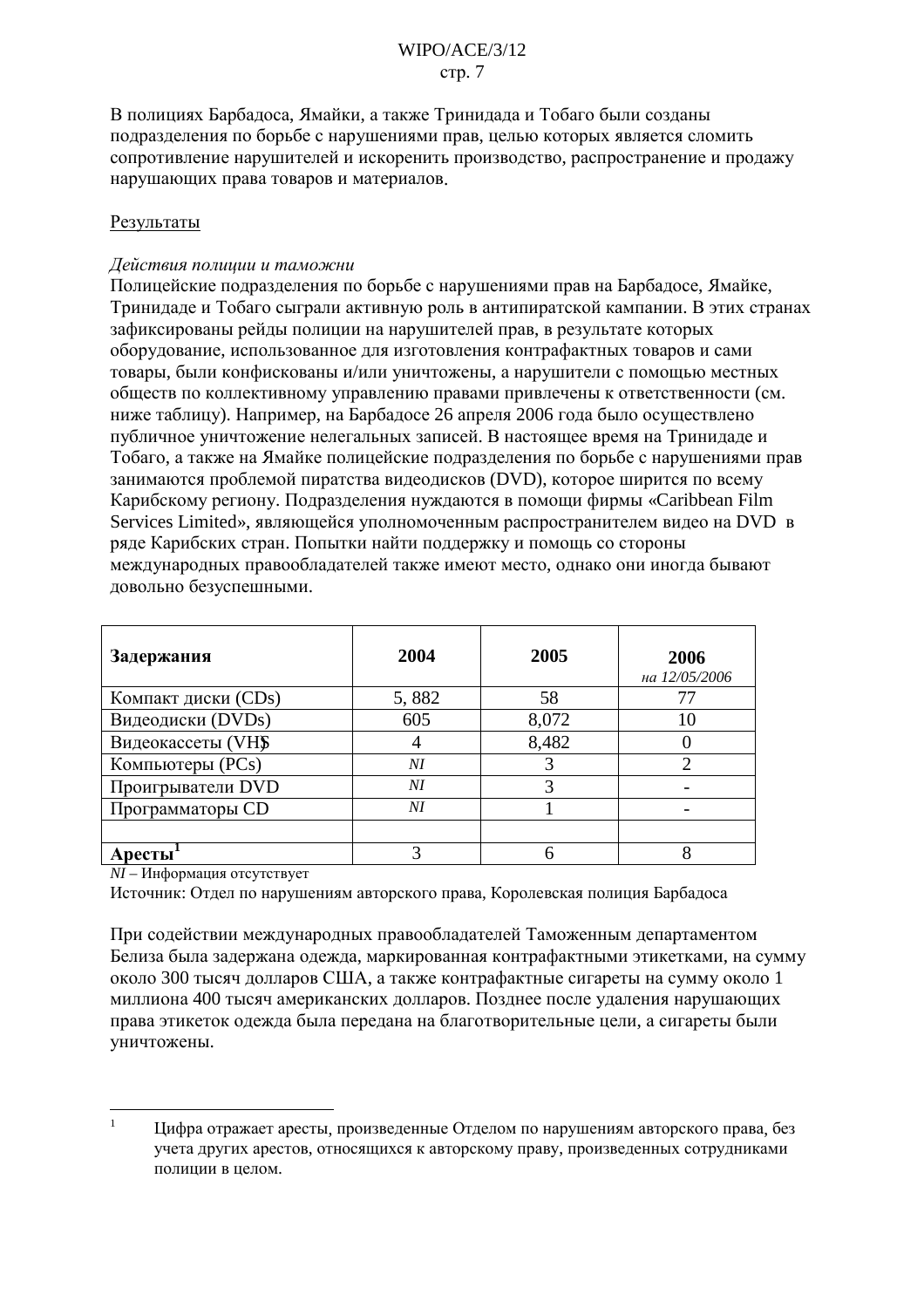## Судебные прецеденты

Вообще случаи нарушения прав товарных знаков или апелляций, поступающих при рассмотрении возражений, имеют характер обычных дел, рассматриваемых Верховными судами Карибского региона. Однако за последние два года в ряде Карибских стран заметно увеличилось количество дел по нарушениям авторского права.

После проведения карнавала в 2005 году на Антигуа и Барбуде в Высший суд стали полаваться заявления на введение судебного запрета. Эти заявления касались нелицензионной продажи нелегально выпущенных музыкальных компакт-дисков. Иски были удовлетворены.

Другой пример касается Ямайки, где первая гражданская мера в отношении авторского права была приведена в исполнение в октябре 2005 года. Местная торговая точка по продаже компьютеров была проверена полицией в июле 2005 года по обвинению в нарушении постановления Антона Пиллара о нелицензионной продаже продуктов фирмы Майкрософт. Эта мера была инициирована Альянсом компьютерных программ для бизнеса (Business Software Alliance), у которого имеется программа по борьбе с пиратством в почти 100 странах мира, включая Тринидад и Тобаго. Нарушители дали Верховному суду обязательство, что в будущем они никогда не предложат для продажи или продадут какой-либо продукт компании без соответствующего разрешения, и они охотно согласились с условиями урегулирования дела, предложенными Альянсом.

## Чемпионат мира по крикету 2007 года, проводимый в рамках Международного совета по крикету (ICC)

Чемпионат мира ICC по крикету является первым мероприятием по крикету для ICC. Все отвечающие требованиям команды по крикету борются за учрежденный ICC кубок мира, денежные призы и титулы чемпионов мира по крикету. Подсчитано, что за соревнованиями будут наблюдать более 2 миллиардов зрителей по всему миру. Престиж этого мероприятия и его мировой охват таковы, что оно становится объектом «маркетинга из засалы», организуемого третьими лицами, которые не являются ни официальными лицензиатами, ни поставщиками, ни спонсорами, так как они пытаются воспользоваться определенными коммерческими выгодами, сопутствующими данному соревнованию, при этом, не делая никаких собственных затрат. Именно по этой причине Советом ICC была разработана Программа борьбы с нарушениями прав (AIP).

## Программа ICC борьбы с нарушениями прав (AIP)

Программа AIP состоит из общего набора видов деятельности и законодательства, с целью предотвратить попытки «маркетинга из засады». Эти виды деятельности включают:

- Охрану словесной части товарных знаков мероприятия и талисмана путем регистрации товарных знаков
- Действия правительства в форме Акта Вест-Индии о проведении чемпионата мира ICC 2007 года по крикету (Sunset Legislation) для установления контроля над «маркетингом из засады»
- $\bullet$ Назначение и инструктаж юрилических фирм Карибских стран для оказания помощи в наблюдении за противоправной деятельностью и принятия мер против нарушителей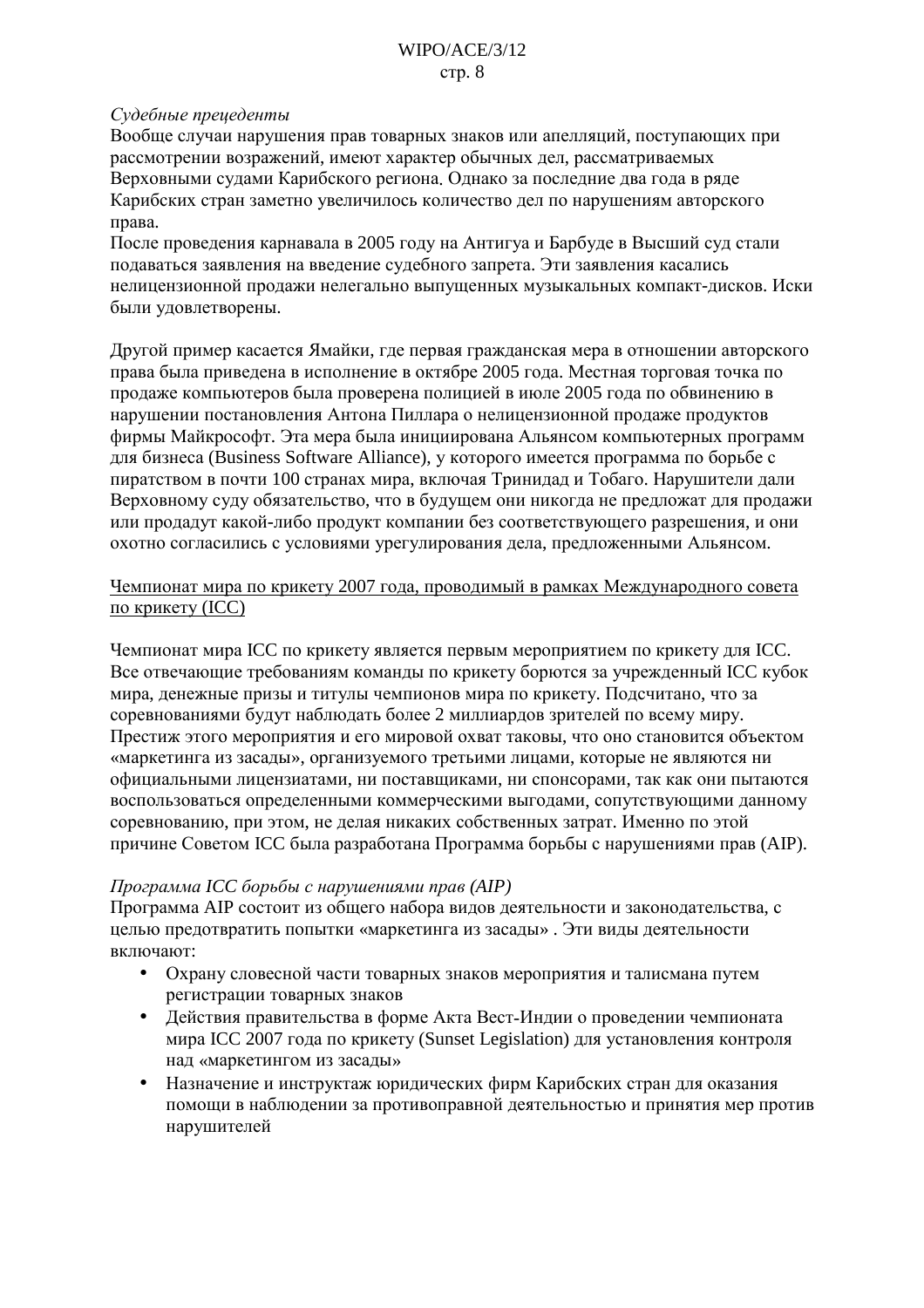- Предварительная подготовительная работа и обеспечение назначенных  $\bullet$ юридических фирм бланками юридических документов, которые могут потребоваться в случае нарушений
- $\bullet$ Привлечение специальной фирмы по соблюдению прав и наблюдению за прогнозом результатов в Интернете
- Публичная информация о АІР/кампания по повышению осведомленности
- Публикация предупредительных уведомлений
- Предоставление информации о том, чем могут помочь спонсоры, местные оргкомитеты (LOCs), вещательные организации, лицензиаты по продаже товаров.

## Реализация программы АІР

# Акт Вест-Индии о проведении чемпионата мира ICC 2007 года по крикету (Sunset Legislation)

После того как в 2004 году появился отчет ICC о результатах тендерных заявок от соответствующих стран Карибского региона на проведение у себя матчей, победившие в тендере страны региона лихорадочно начали подготовку к мероприятию. Этими странами оказались Антигуа и Барбуда, Барбадос, Гайяна, Гренада, Ямайка, Сент-Люсия, Сент-Киттс, Сент-Винсент и Гренадины и, наконец, Тринидад и Тобаго.

Работа началась с подготовки проекта Aкта (Sunset Legislation). Был учрежден Комитет по правовым отношениям Карибского общего рынка (CARICOM), куда вошел Генеральный прокурор CARICOM. Комитет завершил работу над проектом, который считался «подходящим представлением для парламентов региона». Девять стран, где будут проходить соревнования, будут использовать проект в качестве модели для принятия законодательства своими парламентами. А поскольку не существует единого органа, который мог бы принять проект законодательного акта, чтобы стать законом, проект должен быть принят каждым из девяти парламентов. Акт делает «маркетинг из засады» незаконным и приравнивает его к уголовному преступлению и гражданскому правонарушению. К средствам судебной защиты можно прибегать согласно существующим законам. По этим вопросам надлежащую юрисдикцию будет иметь Верховный суд. Ожидается, что Акт (Sunset Legislation) будет полностью введен в действие к ноябрю 2006 года.

## Образовательные программы

Большинство стран, где будут проходить соревнования, уже начали образовательную кампанию и работу по расширению осведомленности общественности, как часть реализации программы AIP. На Антигуа и Барбуде под эгидой местного оргкомитета (LOC) состоялось несколько консультаций.

В начале подготовительного процесса Старший юридический советник Мирового кубка по крикету Ямайки (CWCJ) выступал в передаче местной программы под названием «Доброе утро, Антигуа», а также в радиообозрении. Ожидается, что он вернется на Антигуа в конце этого месяца для проведения консультаций с заинтересованными участниками. Кроме того, в течение этого месяца программа AIP начнет свои передачи по радио. В дальнейшем программы и системы будут рассматриваться как части программы АІР.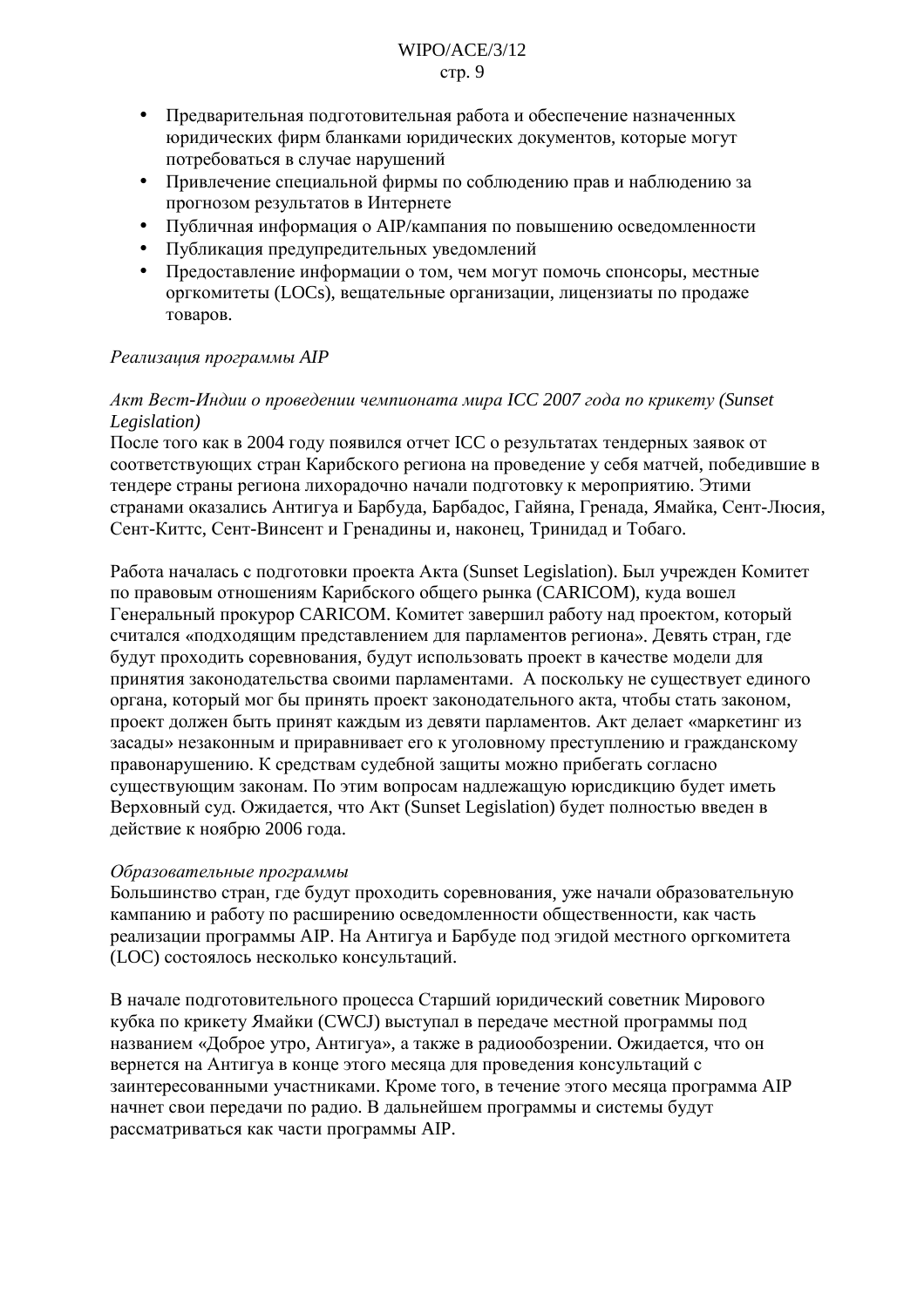## $WIPO/ACE/3/12$ стр. 10

Полобная работа проволилась и в лругих принимающих странах. Старший юридический советник CWCJ посетил принимающие страны, в которых провел консультации и брифинги для заинтересованных лиц, включая членов местных оргкомитетов. Остальная работа проводилась местными оргкомитетами как часть программы AIP. Например, в начале 2006 года местный оргкомитет Сент-Киттса и Невиса объявил, что его страна готовится к началу широкой образовательной кампании по всей стране для повышения осведомленности общества об определенных правилах и требованиях проведения чемпионата. И на самом деле она началась.

На Ямайке местный оргкомитет в сотрудничестве с Ведомством интеллектуальной собственности Ямайки (JIPO провел консультации с потенциальными лицензиатами и другими представителями общественности по вопросу «маркетинга из засады».

На Гренаде Ассоциацией адвокатов Гренады была организована специальная интерактивная лекция с брифингом, которая была посвящена Aкту (Sunset Legislation) и Программе CWC по борьбе с нарушениями прав.

#### Другие механизмы

В январе 2006 года представитель местного товарно-лицензионного департамента Барбадоса объявил о том, что для доказательства аутентичности к официальному товару, изготовленному для СWC 2007, будет прикрепляться специально закодированное устройство. Это маленькое устройство будет использовано для борьбы с подделками. Это устройство, называемое "DNA", представляет собой бирку, которая позволяет проследить, сколько таких вещей продается. Она будет прикрепляться к одежде, полотенцам, сумкам и другим новым вещам, используемым в ознаменование данного события. Специально созданные подразделения полиции DNA будут отвечать за фиксацию любого нарушения, а сами нарушители могут быть наказаны согласно вспомогательному законодательству.

#### Будущая деятельность

Большинство Карибских стран намерено реализовать интенсивную программу действий, относящихся к защите прав ИС. Все больше локальных и региональных программ по защите прав, по обучению и установлению связей с общественностью с целью укрепления существующего механизма защиты прав должно быть реализовано для содействия творчеству и повышения доверия со стороны инвесторов. В настоящее время на национальном уровне в каждой стране разрабатываются планы по установлению связей с общественностью, по повышению информированности населения с тем, чтобы представить интеллектуальную собственность обществу в виде прав и обязанностей людей. Региональные практические семинары по установлению связей с общественностью, состоявшиеся на Ямайке, дали участникам и модераторам идеи, а также подчеркнули необходимость поделиться ресурсами и теми же идеями во всем регионе. В намерение региона входит подготовка еще большего числа программ, ориентированных на молодежь, чтобы национальные образовательные программы предусматривали включение в школьное обучение тем по интеллектуальной собственности.

ВОИС сотрудничает с региональным консультантом и национальными правительствами в разработке проекта механизма обучения для начальных и средних школ. Механизм для третьей ступени обучения уже разработан и в данное время он пересматривается и совершенствуется. Кроме того, была выпущена Карибская